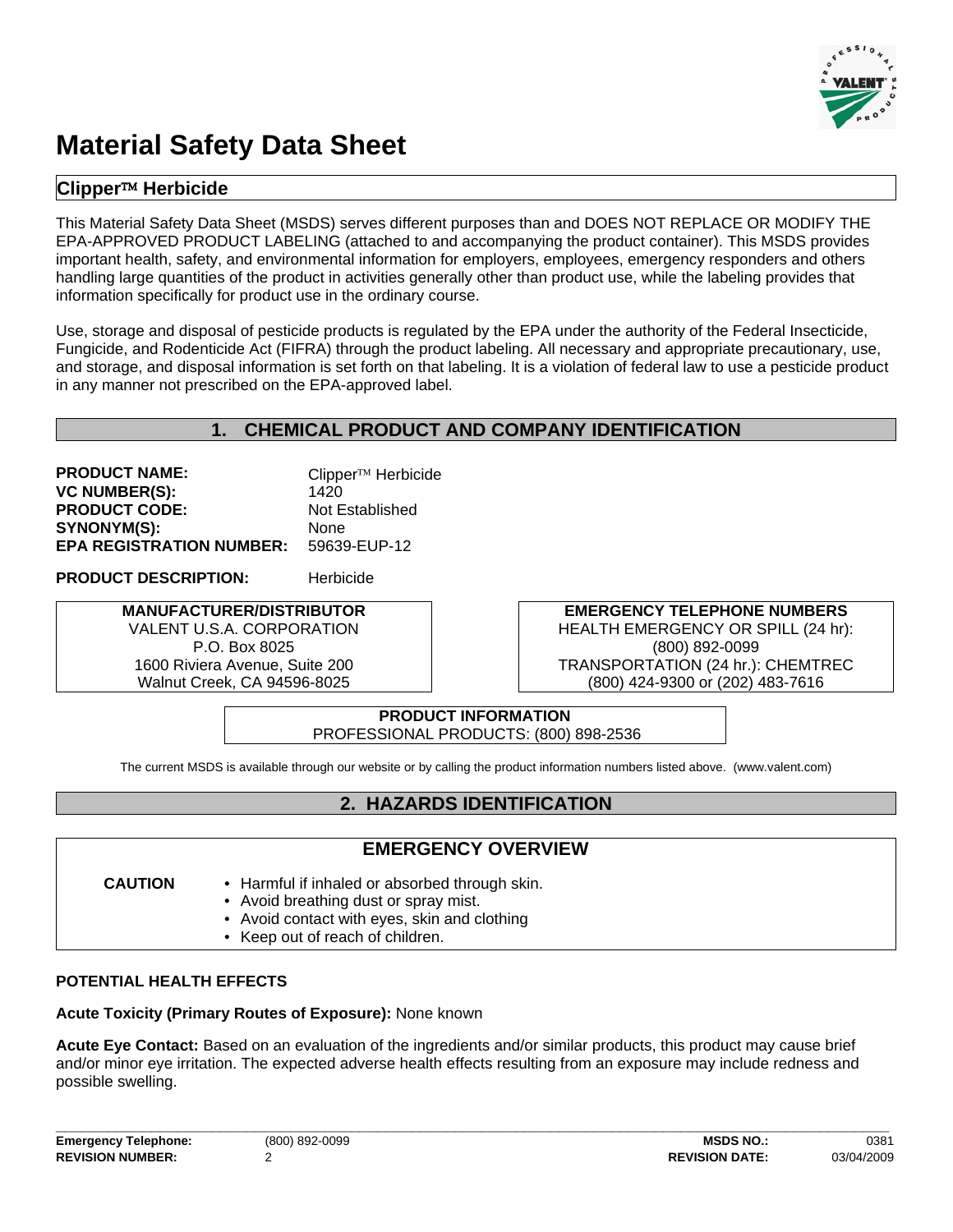**Acute Skin Contact:** Based on an evaluation of the ingredients and/or similar products, this product may cause brief and/or minor skin irritation. The expected adverse health effects resulting from an exposure may include redness and possibly some minor swelling. This product may be slightly toxic when absorbed through the skin. This product is not expected to cause allergic skin reactions.

**\_\_\_\_\_\_\_\_\_\_\_\_\_\_\_\_\_\_\_\_\_\_\_\_\_\_\_\_\_\_\_\_\_\_\_\_\_\_\_\_\_\_\_\_\_\_\_\_\_\_\_\_\_\_\_\_\_\_\_\_\_\_\_\_\_\_\_\_\_\_\_\_\_\_\_\_\_\_\_\_\_\_\_\_\_\_\_\_\_\_\_\_\_\_\_\_** 

**Acute Ingestion:** Based on an evaluation of the ingredients and/or similar products, this product may be minimally toxic when ingested.

**Acute Inhalation:** Based on an evaluation of the ingredients and/or similar products, this product is expected to be slightly toxic when inhaled. Exposure to high concentrations of dust may result in respiratory irritation. Signs and symptoms may include, but not be limited to, nasal discharge, sore throat, coughing and difficulty in breathing.

**Chronic Toxicity (including cancer):** Repeated exposures to Flumioxazin Technical in animals have produced anemia and other blood formation changes, organ weight changes and changes in blood chemistry. Flumioxazin Technical did not produce cancer in life-time feeding studies in laboratory animals.

**Developmental Toxicity (birth defects):** Birth defects were produced in the offspring of female rats exposed to Flumioxazin Technical. No effects were observed in rabbits.

**Reproductive Toxicity:** Reproductive effects were observed in rats exposed to Flumioxazin Technical.

**Signs and Symptoms of Systemic Effects:** No signs or symptoms occured in animals exposed to high oral or dermal doses of Flumioxazin Technical. Exposure to very high concentrations of Flumioxazin Technical in the air resulted in breathing difficulties, decreased activity and some changes in the tissues of the respiratory system.

**Potentially Aggravated Medical Conditions:** Individuals with anemia or preexisting diseases of the blood may have increased susceptibility to the toxicity of excessive exposures.

For complete discussion of the toxicology data from which this evaluation was made, refer to Section 11. For Ecotox/Environmental Information, refer to Section 12. For Regulatory Information, refer to Section 15.

## **3. COMPOSITION/INFORMATION ON INGREDIENTS**

| <b>Chemical Name</b>                                              | <b>CAS Number</b> | <b>Weight/ Percent</b> | <b>Purpose</b>    |
|-------------------------------------------------------------------|-------------------|------------------------|-------------------|
| Flumioxazin (2-[7-fluoro-3,4-dihydro-3-oxo-4-(2-propynyl)-2H-1,4- | 103361-09-7       | $45 - 55$              | Active Ingredient |
| benzoxazin-6-yll-4,5,6,7-tetrahydro-1H-isoindole-1,3(2H)-dione)   |                   |                        |                   |
| Kaolin clav                                                       | 1332-58-7         | 11 - 21                | Carrier           |
| Others (including particulates not otherwise classified)          | No CAS#           | $24 - 40$              |                   |

Other ingredients, which are maintained as trade secrets, are any substances other than an active ingredient contained in this product. Some of these may be hazardous, but their identities are withheld because they are considered trade secrets. The hazards associated with the other ingredients are addressed in this document. Specific information on other ingredients for the management of exposures, spills, or safety assessments can be obtained by a treating physician or nurse by calling **(800) 892-0099** at any time.

## **4. FIRST AID MEASURES**

#### **EMERGENCY NUMBER (800) 892-0099**

Have the product container or label with you when calling a poison control center or doctor, or going for treatment. You may also contact **1-800-892-0099** for emergency medical treatment information.

#### **EYE CONTACT:**

Hold eye open and rinse slowly and gently with water for 15-20 minutes. Remove contact lenses, if present, after the first 5 minutes, then continue rinsing eye. Call a poison control center or doctor for treatment advice.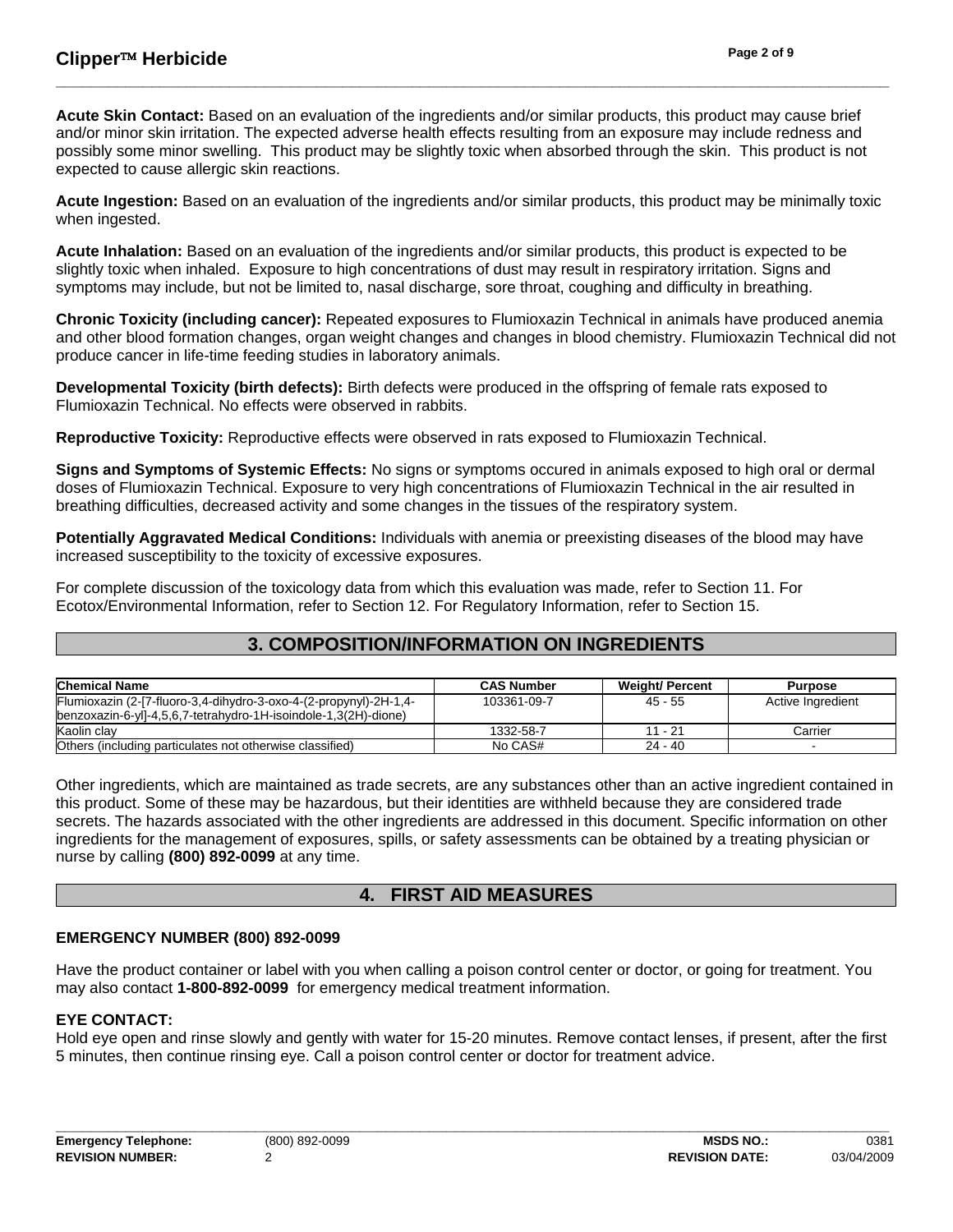#### **SKIN CONTACT:**

Take off contaminated clothing. Rinse skin immediately with plenty of water for 15-20 minutes. Call a poison control center or doctor for treatment advice.

**\_\_\_\_\_\_\_\_\_\_\_\_\_\_\_\_\_\_\_\_\_\_\_\_\_\_\_\_\_\_\_\_\_\_\_\_\_\_\_\_\_\_\_\_\_\_\_\_\_\_\_\_\_\_\_\_\_\_\_\_\_\_\_\_\_\_\_\_\_\_\_\_\_\_\_\_\_\_\_\_\_\_\_\_\_\_\_\_\_\_\_\_\_\_\_\_** 

#### **INGESTION:**

Call a poison control center or doctor immediately for treatment advice. Have person sip a glass of water if able to swallow. Do not induce vomiting unless told to do so by the poison control center or doctor. Do not give anything by mouth to an unconscious person.

#### **INHALATION:**

Move person to fresh air. If person is not breathing, call 911 or an ambulance, then give artificial respiration, if possible. Call a poison control center or doctor for further treatment advice.

#### **NOTES TO PHYSICIAN:**

None

## **5. FIRE FIGHTING MEASURES**

| <b>FLASH POINT:</b>                         | Not applicable    |                                               |
|---------------------------------------------|-------------------|-----------------------------------------------|
| <b>AUTOIGNITION:</b>                        | No data available |                                               |
| <b>EXTINGUISHING MEDIA:</b>                 |                   | Water fog, carbon dioxide, foam, dry chemical |
| <b>FLAMMABLE LIMITS IN AIR - LOWER (%):</b> |                   | Not applicable                                |
| FLAMMABLE LIMITS IN AIR - UPPER (%):        |                   | Not applicable                                |
|                                             |                   |                                               |

#### **NFPA RATING:**

| Health:       | 1    |
|---------------|------|
| Flammability: |      |
| Reactivity:   | Ω    |
| Special:      | None |
|               |      |

(Least-0, Slight-1, Moderate-2, High-3, Extreme-4). These values are obtained using professional judgement. Values were not available in the guidelines or published evaluations prepared by the National Fire Protection Association, NFPA.

**FIRE FIGHTING INSTRUCTIONS:** Products of combustion from fires involving this material may be toxic. Avoid breathing smoke and mists. Avoid personnel and equipment contact with fallout and runoff. Minimize the amount of water used for fire fighting. Do not enter any enclosed area without full protective equipment, including self-contained breathing equipment. Contain and isolate runoff and debris for proper disposal. Decontaminate personal protective equipment and fire fighting equipment before reuse.

**HAZARDOUS COMBUSTION PRODUCTS:** Normal combustion forms carbon dioxide, water vapor and may produce: oxides of nitrogen, Combustion may produce toxic gases of: Nitrogen compounds and Fluorine compounds. Incomplete combustion can produce carbon monoxide.

## **6. ACCIDENTAL RELEASE MEASURES**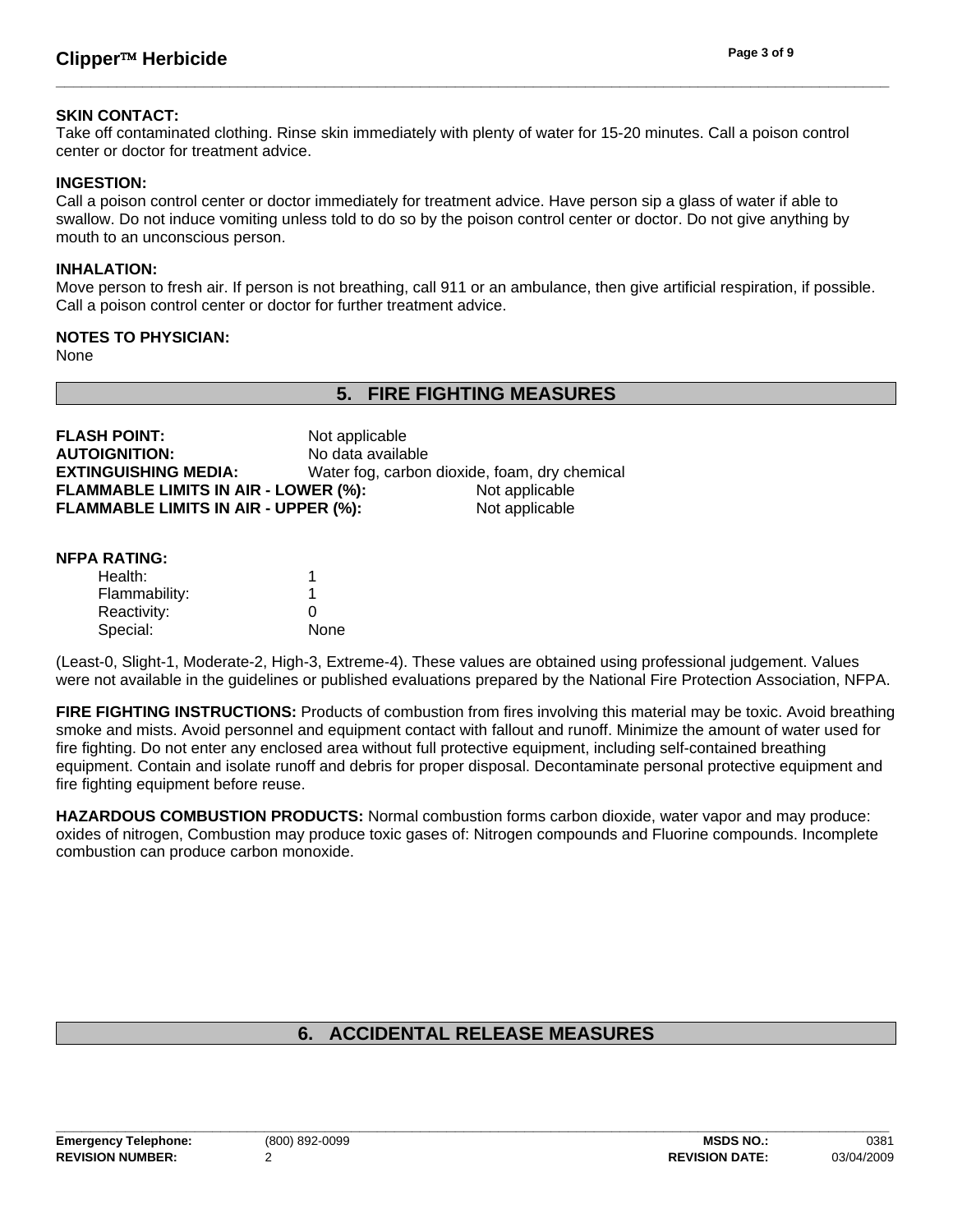#### **6. ACCIDENTAL RELEASE MEASURES VALENT EMERGENCY PHONE NUMBER: (800) 892-0099 CHEMTREC EMERGENCY PHONE NUMBER: (800) 424-9300 OBSERVE PRECAUTIONS IN SECTION 8: PERSONAL PROTECTION**

**\_\_\_\_\_\_\_\_\_\_\_\_\_\_\_\_\_\_\_\_\_\_\_\_\_\_\_\_\_\_\_\_\_\_\_\_\_\_\_\_\_\_\_\_\_\_\_\_\_\_\_\_\_\_\_\_\_\_\_\_\_\_\_\_\_\_\_\_\_\_\_\_\_\_\_\_\_\_\_\_\_\_\_\_\_\_\_\_\_\_\_\_\_\_\_\_** 

Stop the source of the spill if safe to do so. Contain the spill to prevent further contamination of the soil, surface water, or ground water. For additional spill response information refer to the North American Emergency Response Guidebook.

**UN/NA NUMBER:** Not applicable **EMERGENCY RESPONSE GUIDEBOOK NO.:** Not applicable

#### **FOR SPILLS ON LAND:**

 **CONTAINMENT:** Reduce airborne dust. Avoid runoff into storm sewers or other bodies of water.

 **CLEANUP:** Clean up spill immediately. Vacuum or sweep up material and place in a chemical waste container. Wash area with soap and water. Pick up wash liquid with additional absorbent and place in a chemical waste container.

### **FOR SPILLS IN WATER:**

 **CONTAINMENT:** This material will disperse or dissolve in water. Stop the source of the release. Contain and isolate to prevent further release into soil, surface water and ground water.

 **CLEANUP:** Clean up spill immediately. Absorb spill with inert material. Remove contaminated water for treatment or disposal.

## **7. HANDLING AND STORAGE**

#### **END USER MUST READ AND OBSERVE ALL PRECAUTIONS ON PRODUCT LABEL.**

#### **HANDLING:**

Keep pesticide in original container. Do not store or transport near food or feed. Do not contaminate food or feed. Do not put concentrate into food or drink containers. Do not dilute concentrate in food or drink containers. Store in a cool, dry place, out of direct sunlight.

#### **STORAGE:**

#### **8. EXPOSURE CONTROLS/PERSONAL PROTECTION**

#### **END USER MUST READ AND OBSERVE ALL PRECAUTIONS ON PRODUCT LABEL.**

**EYES & FACE:** Do not get this material in your eyes. Eye contact can be avoided by wearing protective eyewear.

**RESPIRATORY PROTECTION:** Use this material only in well ventilated areas. Unless ventilation is adequate to keep airborne concentrations below recommended exposure standards, approved respiratory protection should be worn.

This material may be a respiratory irritant and, unless ventilation is adequate, the use of approved respiratory protection is recommended. Use this material only in well ventilated areas.

**SKIN & HAND PROTECTION:** Avoid contact with skin or clothing. Skin contact should be minimized by wearing protective clothing including gloves.

#### **EXPOSURE LIMITS**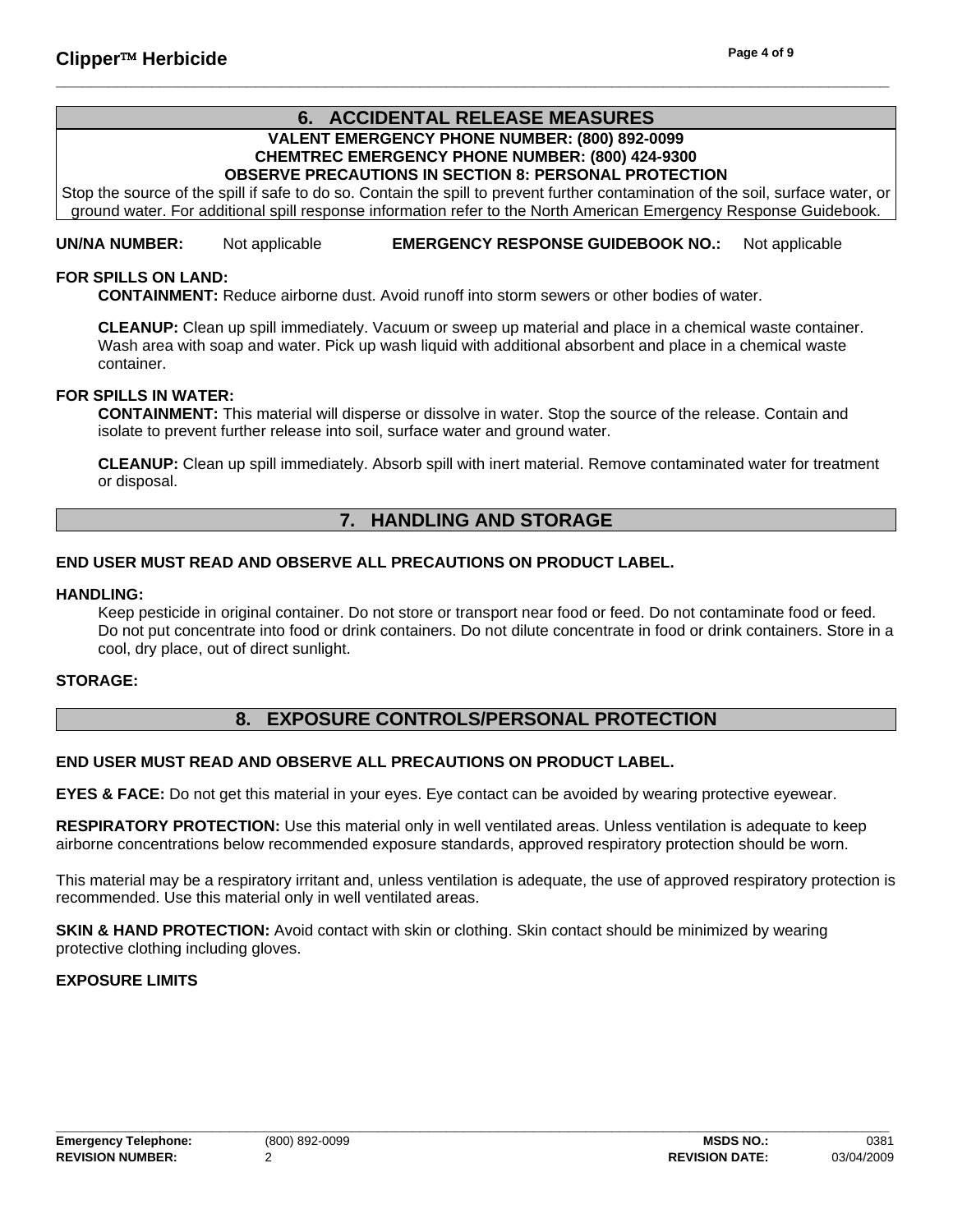## **Clipper**™ **Herbicide Page 5 of 9**

| <b>Chemical Name</b>                                                                                                                        | <b>ACGIH Exposure Limits</b>                     | <b>OSHA Exposure Limits</b>                | <b>Manufacturer's Exposure</b><br>Limits |
|---------------------------------------------------------------------------------------------------------------------------------------------|--------------------------------------------------|--------------------------------------------|------------------------------------------|
| Flumioxazin (2-[7-fluoro-3,4-dihydro-3-oxo-4-(2-propynyl)-<br>2H-1,4-benzoxazin-6-yl]-4,5,6,7-tetrahydro-1H-isoindole-<br>$1,3(2H)$ -dione) | None                                             | None                                       | None                                     |
| Kaolin clay                                                                                                                                 | 2 mg/m <sup>3</sup> TWA (respirable<br>fraction) | 15 mg/m $3$ TWA<br>5 mg/m <sup>3</sup> TWA | None                                     |
| Others (including particulates not otherwise classified)                                                                                    | None                                             | None                                       | None                                     |

**\_\_\_\_\_\_\_\_\_\_\_\_\_\_\_\_\_\_\_\_\_\_\_\_\_\_\_\_\_\_\_\_\_\_\_\_\_\_\_\_\_\_\_\_\_\_\_\_\_\_\_\_\_\_\_\_\_\_\_\_\_\_\_\_\_\_\_\_\_\_\_\_\_\_\_\_\_\_\_\_\_\_\_\_\_\_\_\_\_\_\_\_\_\_\_\_** 

## **9. PHYSICAL AND CHEMICAL PROPERTIES**

**PHYSICAL FORM:** Granule **COLOR:** Light brown **ODOR:** Slight **FLASH POINT:** Not applicable **MELTING POINT:** Not applicable **BULK DENSITY:** 0.49 g/cc (30.8 lb./cu. ft.) **pH:**  $5.4 \& 25^{\circ} \text{C}$  (1% suspension) **CORROSION CHARACTERISTICS:** Not corrosive to containers. **SOLUBILITY:** Dispersible in water

## **10. STABILITY AND REACTIVITY**

**OXIDATION/REDUCTION PROPERTIES:** Not an oxidizing or reducing agent. **EXPLODABILITY:** Not expected to be explosive. **HAZARDOUS DECOMPOSITION PRODUCTS:** No data available

**CHEMICAL STABILITY:** This material is considered chemically and thermally stable. **INCOMPATABILITY:** May react with strong oxidizing agents, such as chlorates, nitrates, peroxides, etc.

## **11. TOXICOLOGICAL INFORMATION**

#### **ACUTE TOXICITY:**

Skin Irritation (rabbits) Dermal Toxicity LD<sub>50</sub> (rabbits) Oral Toxicity  $LD_{50}$  (rats) Skin Sensitization (guinea pigs) Inhalation Toxicity  $LC_{50}$  (rats) Eye Irritation (rabbits)

Brief and/or minor irritation > 2,000 mg/kg > 5,000 mg/kg 0.969 mg/l EPA Tox Category III Brief and/or minor irritation

EPA Tox Category IV Non-sensitizer EPA Tox Category Not applicable EPA Tox Category III EPA Tox Category IV EPA Tox Category III

#### **CARCINOGEN CLASSIFICATION**

#### **TOXICITY OF FLUMIOXAZIN TECHNICAL**

**SUBCHRONIC:** Compound related effects of Flumioxazin Technical noted in rats following subchronic exposures at high dose levels were hematotoxicity including anemia, and increases in liver, spleen, heart, kidney and thyroid weights. In dogs, the effects produced at high dose levels included a slight prolongation in activated partial thromboplastin time, increased cholesterol and phospholipid, elevated alkaline phosphatase, increased liver weights and histological changes in the liver. The lowest no-observable-effect-level (NOEL) in subchronic studies was 30 ppm in the three-month toxicity study in rats.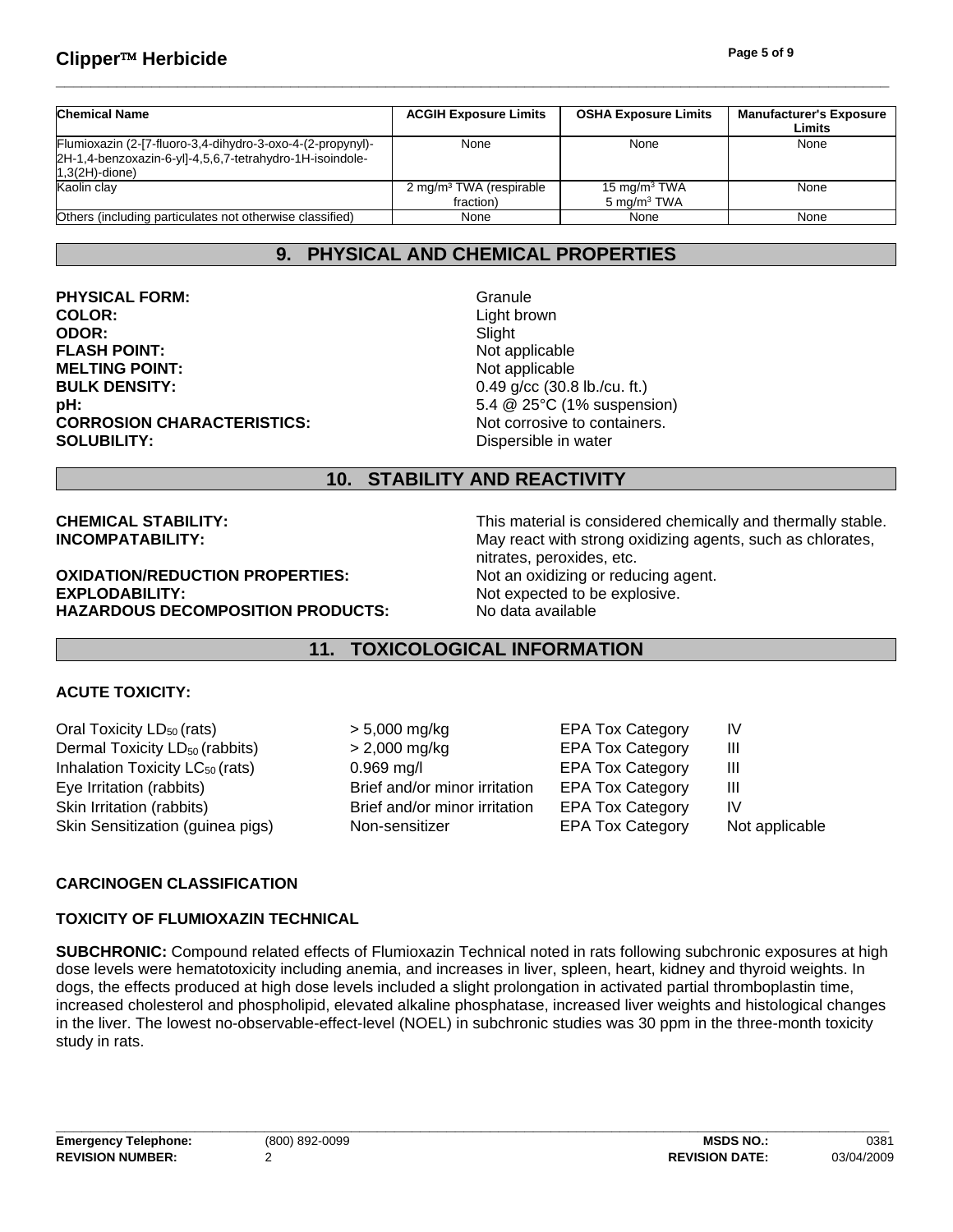**CHRONIC/CARCINOGENICITY:** In a one year dog feeding study, Flumioxazin Technical produced treatment-related changes in blood chemistry and increased liver weights at 100 and 1000 mg/kg/day. Minimal treatment-related histological changes were noted in the livers of animals in the 1000 mg/kg/day group. Based on these data the NOEL is 10 mg/kg/day. Dietary administration of Flumioxazin Technical for 18 months produced liver changes in mice of the 3000 and 7000 ppm groups. There was no evidence of any treatment-related oncogenic effect. The NOEL for this study is 300 ppm. Dietary administration of Flumioxazin Technical for 24 months produced anemia and chronic nephropathy in rats of the 500 and 1000 ppm groups. The anemia lasted throughout the treatment period, however, it was not progressive nor aplastic in nature. No evidence of an oncogenic effect was observed. The NOEL for this study is 50 ppm.

**\_\_\_\_\_\_\_\_\_\_\_\_\_\_\_\_\_\_\_\_\_\_\_\_\_\_\_\_\_\_\_\_\_\_\_\_\_\_\_\_\_\_\_\_\_\_\_\_\_\_\_\_\_\_\_\_\_\_\_\_\_\_\_\_\_\_\_\_\_\_\_\_\_\_\_\_\_\_\_\_\_\_\_\_\_\_\_\_\_\_\_\_\_\_\_\_** 

**DEVELOPMENTAL TOXICITY:** Flumioxazin Technical produces developmental toxicity in rats in the absence of maternal toxicity at doses of 30 mg/kg/day by the oral route and 300 mg/kg/day by the dermal route. The developmental effects noted consisted primarily of decreased number of live fetuses and fetal weights, cardiovascular abnormalities, wavy ribs and decreased number of ossified sacrococcygeal vertebral bodies. The developmental NOEL in the rat oral and dermal developmental toxicity studies were 10 and 100 mg/kg/day, respectively. The response in rabbits was very different from that in rats. No developmental toxicity was noted in rabbits at doses up to 3000 mg/kg/day, a dose well above the maternal NOEL of 1000 mg/kg/day.

**REPRODUCTION:** Reproductive toxicity was observed in F1 males, P1 females and F1 females at 300 ppm Flumioxazin Technical, the highest dose tested and a dose that also produced signs of systemic toxicity. Toxicity was also observed in the F1 and F2 offspring at doses of 200 ppm and greater.

**MUTAGENICITY:** Flumioxazin Technical was not mutagenic in most *in vitro* assays: gene mutation and a chromosome aberration assay in the absence of metabolic activation. In three *in vivo* assays, chromosome aberration, unscheduled DNA synthesis and micronucleus assay, Flumioxazin Technical was not mutagenic. The only positive response was observed in the *in vitro* chromosome aberration assay in the presence of metabolic activation. Overall, Flumioxazin Technical does not present a genetic hazard.

For a summary of the potential for adverse health effects from exposure to this product, refer to Section 2. For information regarding regulations pertaining to this product, refer to Section 15.

## **12. ECOLOGICAL INFORMATION**

**AVIAN TOXICITY:** Based upon EPA designation, Flumioxazin Technical is practically non-toxic to avian species. The following results were obtained from studies with Flumioxazin Technical:

> Oral  $LD_{50}$  bobwhite quail: greater than 2250 mg/kg Dietary LC<sub>50</sub> bobwhite quail: greater than 5620 ppm Dietary  $LC_{50}$  mallard duck: greater than 5620 ppm.

No reproductive effects were observed in bobwhite quail exposed to 500 ppm Flumioxazin Technical in the diet. In mallard ducks, a slight, but not statistically significant reduction in hatchlings and 14-day old survivors was observed. Based on a possible, slight effect on egg production at 500 ppm, the NOEL for this study was 250 ppm.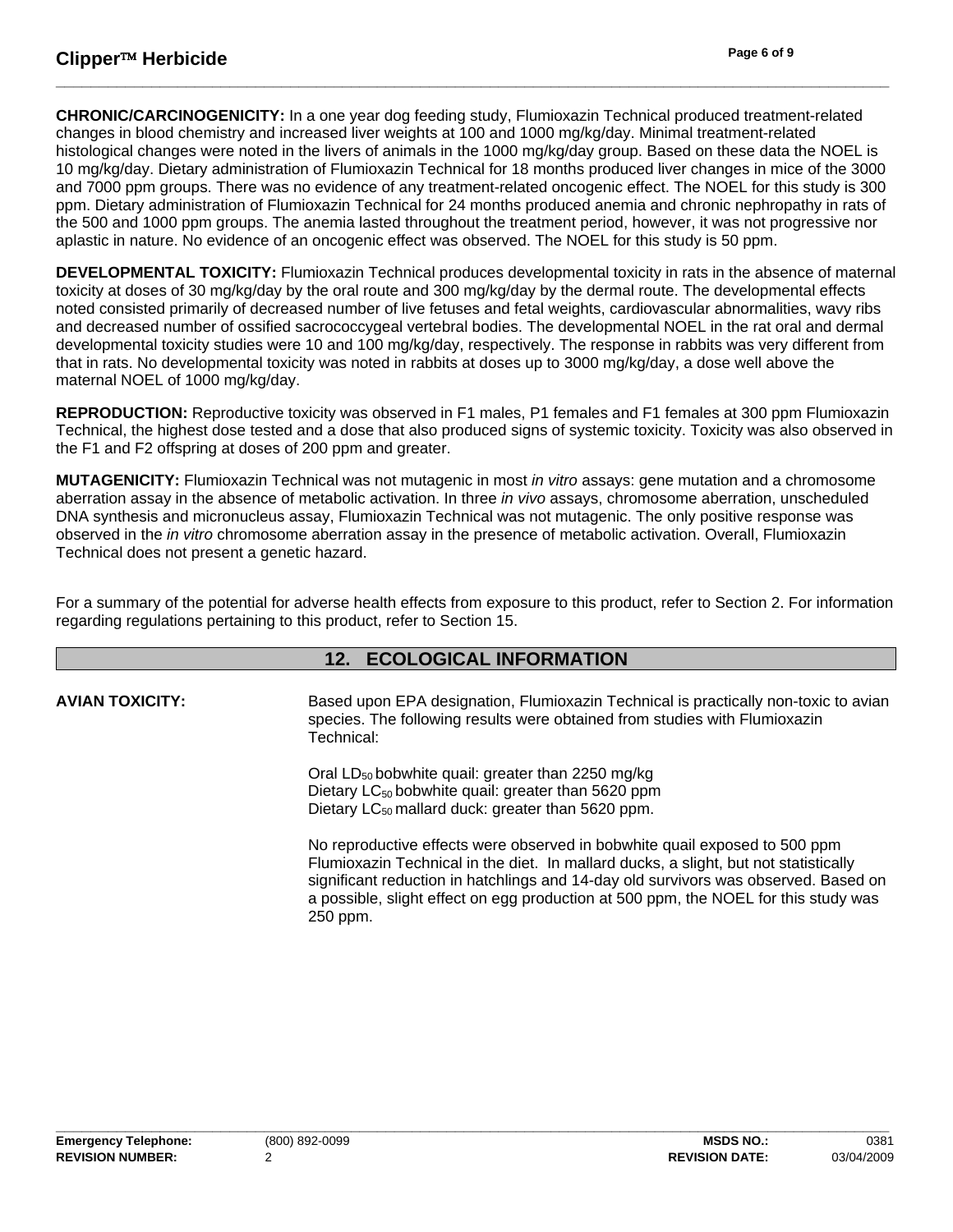#### **AQUATIC ORGANISM TOXICITY:** Based upon EPA designation, Flumioxazin Technical is slightly to moderately toxic to freshwater fish; moderately toxic to freshwater invertebrates; moderately toxic to estuarine/marine fish and moderately to highly toxic estuarine/marine invertebrates, based on the following tests:

**\_\_\_\_\_\_\_\_\_\_\_\_\_\_\_\_\_\_\_\_\_\_\_\_\_\_\_\_\_\_\_\_\_\_\_\_\_\_\_\_\_\_\_\_\_\_\_\_\_\_\_\_\_\_\_\_\_\_\_\_\_\_\_\_\_\_\_\_\_\_\_\_\_\_\_\_\_\_\_\_\_\_\_\_\_\_\_\_\_\_\_\_\_\_\_\_** 

96-hour LC<sub>50</sub> rainbow trout: 2.3 mg/L 96-hour LC<sub>50</sub> bluegill sunfish: greater than 21 mg/L 48-hour  $LC_{50}$  Daphnia magna: 5.5 mg/L 96-hour  $LC_{50}$  sheepshead minnow: greater than 4.7 mg/L 96-hour (shell deposition) EC<sub>50</sub> eastern oyster: 2.8 mg/L 96-hour  $LC_{50}$  mysid shrimp: 0.23 mg/L Fish early life-stage (rainbow trout): MATC >7.7 µg/L, <16 µg/L Chronic toxicity (mysid shrimp): MATC >15 µg/L, <27 µg/L Chronic toxicity (Daphnia magna): MATC >52 µg/L, <99 µg/L.

Flumioxazin Technical is practically non-toxic to bees. The acute contact LC50 in bees was greater than 105 µg/bee.

## **13. DISPOSAL CONSIDERATIONS**

### **END USERS MUST DISPOSE OF ANY UNUSED PRODUCT AS PER THE LABEL RECOMMENDATIONS.**

**DISPOSAL METHODS:** Check government regulations and local authorities for approved disposal of this material. Dispose in accordance with applicable laws and regulations.

## **14. TRANSPORT INFORMATION**

**UN/NA NUMBER:** Not applicable **DOT (ground) SHIPPING NAME:** Herbicide, solid, non-regulated **TECHNICAL NAME (hazardous material):** Not applicable **HAZARD CLASS:** Not applicable **PACKING GROUP:** Not applicable **DOT REPORTABLE QUANTITY (RQ):** None REMARKS: None **EXEMPTION REQUIREMENT:** None **EMERGENCY RESPONSE GUIDEBOOK NO.:** Not applicable **MARINE POLLUTANT:** Not applicable

## **15. REGULATORY INFORMATION**

**PESTICIDE REGULATIONS:** All pesticides are governed under FIFRA (Federal Insecticide, Fungicide, and Rodenticide Act). Therefore, the regulations presented below are pertinent only when handled outside of the normal use and applications of pesticides. This includes waste streams resulting from manufacturing/formulation facilities, spills or misuse of products, and storage of large quantities of products containing hazardous or extremely hazardous substances.

#### **U.S. FEDERAL REGULATIONS:**

Ingredients in this product are reviewed against an inclusive list of federal regulations. Therefore, the user should consult appropriate authorities. The federal regulations reviewed include: Clean Water Act, SARA, CERCLA, RCRA, DOT and OSHA. If no components or information is listed in the space below this paragraph, then none of the regulations reviewed are applicable.

**SARA (311, 312):**

**Emergency Telephone:** (800) 892-0099 **MSDS NO.:** 0381 **REVISION NUMBER:** 2 **REVISION DATE:** 03/04/2009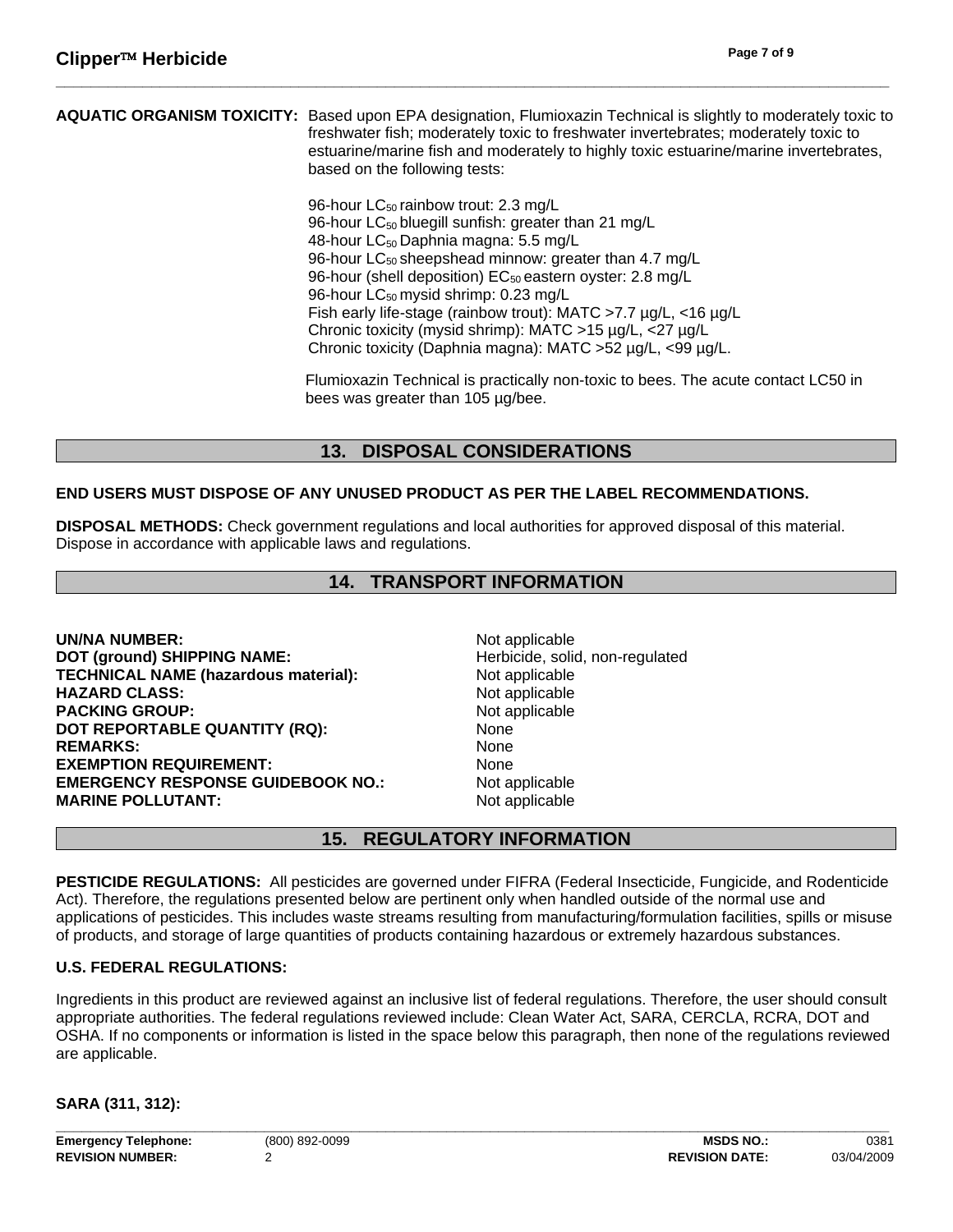| Immediate Health: | Yes |
|-------------------|-----|
| Chronic Health:   | Yes |
| Fire:             | N٥  |
| Sudden Pressure:  | N٥  |
| Reactivity:       | N٥  |

#### **STATE REGULATIONS:**

Each state may promulgate standards more stringent than the federal government. This section cannot encompass an inclusive list of all state regulations. Therefore, the user should consult state or local authorities. The state regulations reviewed include: California Proposition 65, California Directors List of Hazardous Substances, Massachusetts Right to Know, Michigan Critical Materials List, New Jersey Right to Know, Pennsylvania Right to Know, Rhode Island Right to Know and the Minnesota Hazardous Substance list. For Washington State Right to Know, see Section 8 for Exposure Limit information. For Louisiana Right to Know refer to SARA information listed under U.S. Regulations above. If no components or information is listed in the space below this paragraph, then none of the regulations reviewed are applicable.

**\_\_\_\_\_\_\_\_\_\_\_\_\_\_\_\_\_\_\_\_\_\_\_\_\_\_\_\_\_\_\_\_\_\_\_\_\_\_\_\_\_\_\_\_\_\_\_\_\_\_\_\_\_\_\_\_\_\_\_\_\_\_\_\_\_\_\_\_\_\_\_\_\_\_\_\_\_\_\_\_\_\_\_\_\_\_\_\_\_\_\_\_\_\_\_\_** 

#### **Flumioxazin (2-[7-fluoro-3,4-dihydro-3-oxo-4-(2-propynyl)-2H-1,4-benzoxazin-6-yl]-4,5,6,7-tetrahydro-1Hisoindole-1,3(2H)-dione)**

| California Proposition 65<br>NJ Right To Know | <b>Not Listed</b><br>Listed |
|-----------------------------------------------|-----------------------------|
| Kaolin clay                                   |                             |
| MA Right To Know                              | Listed                      |
| PA Right To Know                              | Listed                      |
| RI Right To Know                              | Listed                      |
| <b>MN Hazardous Substance</b>                 | Listed                      |
|                                               |                             |

For information regarding potential adverse health effects from exposure to this product, refer to Sections 2 and 11.

#### **16. OTHER INFORMATION**

| <b>REASON FOR ISSUE:</b><br><b>MSDS NO.:</b><br><b>EPA REGISTRATION NUMBER:</b><br><b>REVISION NUMBER:</b><br><b>REVISION DATE:</b><br><b>SUPERCEDES DATE:</b><br><b>RESPONSIBLE PERSON(S):</b> | Add EUP registration number<br>0381<br>59639-EUP-12<br>03/04/2009<br>None<br>Valent U.S.A. Corporation, Corporate EH&S, (925) 256-2803 |
|-------------------------------------------------------------------------------------------------------------------------------------------------------------------------------------------------|----------------------------------------------------------------------------------------------------------------------------------------|
|                                                                                                                                                                                                 |                                                                                                                                        |

This Material Safety Data Sheet (MSDS) serves different purposes than and DOES NOT REPLACE OR MODIFY THE EPA-APPROVED PRODUCT LABELING (attached to and accompanying the product container). This MSDS provides important health, safety, and environmental information for employers, employees, emergency responders and others handling large quantities of the product in activities generally other than product use, while the labeling provides that information specifically for product use in the ordinary course.

Use, storage and disposal of pesticide products is regulated by the EPA under the authority of the Federal Insecticide, Fungicide, and Rodenticide Act (FIFRA) through the product labeling. All necessary and appropriate precautionary, use, and storage, and disposal information is set forth on that labeling. It is a violation of federal law to use a pesticide product in any manner not prescribed on the EPA-approved label.

The information in this MSDS is based on data available to us as of the revision date given herein, and believed to be correct. Contact Valent U.S.A. Corporaton to confirm if you have the most current MSDS.

Judgements as to the suitability of information herein for the individual's own use or purposes are necessarily the

| <b>Emergency Telephone:</b> | (800) 892-0099 | <b>MSDS NO</b>        | 0381       |
|-----------------------------|----------------|-----------------------|------------|
| <b>REVISION NUMBER:</b>     |                | <b>REVISION DATE:</b> | 03/04/2009 |